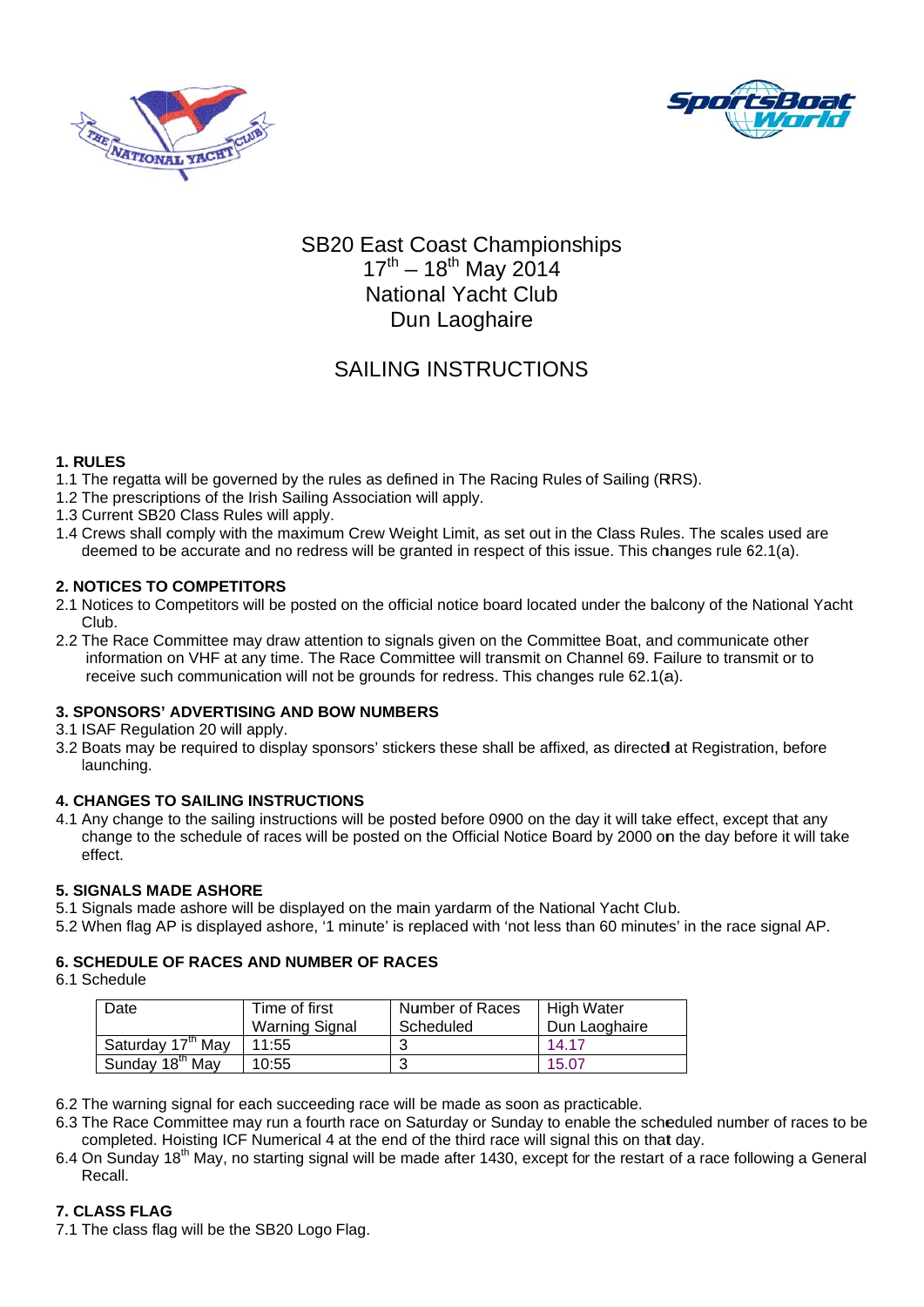# **8. RACING AREA**

8.1 Races will be sailed in the waters of Dublin Bay.

#### **9. THE COURSE**

- 9.1 The course will be of the Windward/Leeward type, with a Leeward Gate. The diagram in Appendix A shows the course, the order in which marks are to be passed and the side on which each mark is to be left.
- 9.2 The order of mark rounding shall be: Start-1-2-3S or 3P-1-2-3S or 3P-Finish.
- 9.3 No later than the warning signal, the Race Committee may display the approximate compass bearing to Mark

#### **10. MARKS**

- 10.1 Marks 1, 3S & 3P will be large yellow inflatable type marks.
- 10.2 Mark 2 will be a distinctive small inflatable or Dan type mark
- 10.3 Starting Mark (if used) will be a distinctive Dan or inflatable mark
- 10.4 Finish Mark will be a distinctive Dan or inflatable type mark
- 10.5 A race committee boat signalling a change of a leg of the course is a mark as provided in SI12.2

#### **11. THE START**

- 11.1 Races will be started by using rule 26 with the warning signal made 5 minutes before the starting signal
- 11.2 The starting line will be between the red and white pole on the Committee Boat at the starboard end and the port end mark, or a RIB displaying an orange flag.
- 11.3 An inner distance mark may be laid. No boat shall pass between the adjacent Committee Boat and the inner distance mark after the Preparatory Signal for a race.
- 11.4 If Flag U has been displayed as the Preparatory Signal, no part of a boat's hull, crew, or equipment shall be in the triangle formed by the ends of the starting line and the first mark during the last minute before her starting signal. If a boat breaks this rule and is identified she shall be disqualified without a hearing but not if the race is restarted or resailed or it is postponed or abandoned before the starting signal. This changes Rule 26, 63.1, A4 and A5. The scoring abbreviation UFD shall be used for a "U Flag" penalty. This changes RRS A11
- 11.5 When rule 30.3 (Black Flag Rule) applies, and following a general recall, the Race Committee may, in addition to the requirements of Rule 30.3, broadcast sail numbers on VHF channel 69.
- 11.6 The race committee will attempt to broadcast Individual Recall OCS sail numbers no earlier than one minute after the starting signal, on VHF channel 69.
- 11.7 In relation to SI 11.6 and 11.7 failure to make a broadcast or the order in which numbers are broadcast will not be grounds for redress. This changes Rule 62.1(a)
- 11.8 A boat starting later than 5 minutes after her starting signal will be scored Did Not Start. This changes rule A4.

#### **12. CHANGE OF COURSE**

- 12.1 To change the next leg of the course, the race committee will move the original mark (or finishing line) to a new position. Minor changes will not be signalled
- 12.2 Except at a gate, boats shall pass between the race committee boat signalling the change of the next leg and the nearby mark, leaving the mark to port and the race committee boat to starboard. This changes rule 28.

#### **13. THE FINISH**

- 13.1 The finish line will be between a red and white pole on the finishing vessel and the Finish Mark.
- 13.2 When the Blue Flag is displayed no boat shall pass through the finishing line, in either direction, unless finishing. Any boat in breach of this SI shall be scored as DNF without a protest hearing. This changes Rule 63.1 and Appendix A4.1 and A5.

#### **14. SHORTENING COURSE**

14.1 When a Race Committee vessel displaying Code Flag V making repeated sound signal is positioned adjacent to a mark or gate of the course, boats, having rounded that mark or passed through that gate, shall proceed directly to the Finish line to finish. SI 12.2 will apply.

#### **15. PENALTY SYSTEM**

15.1 Rule 44.1 and 44.2 are changed so that only one turn, including one tack and one gybe, is required.

#### **16. TIME LIMIT**

- 16.1 If no boat has passed mark 1 within 40 minutes of her start, the race will be abandoned.
- 16.2 Boats failing to finish within 15 minutes after the first boat sails the course and finishes will be scored Did Not Finish. This changes rule 35 and A4.

#### **17. PROTESTS, REQUESTS FOR REDRESS, ARBITRATION**

- 17.1 Boats intending to protest shall inform the Race Committee at the finish boat, either by hail at the finish of the race concerned or, if this is impractical, at the earliest opportunity.
- 17.2 Protest forms are available at the race office. Protests and request for redress shall be delivered there within the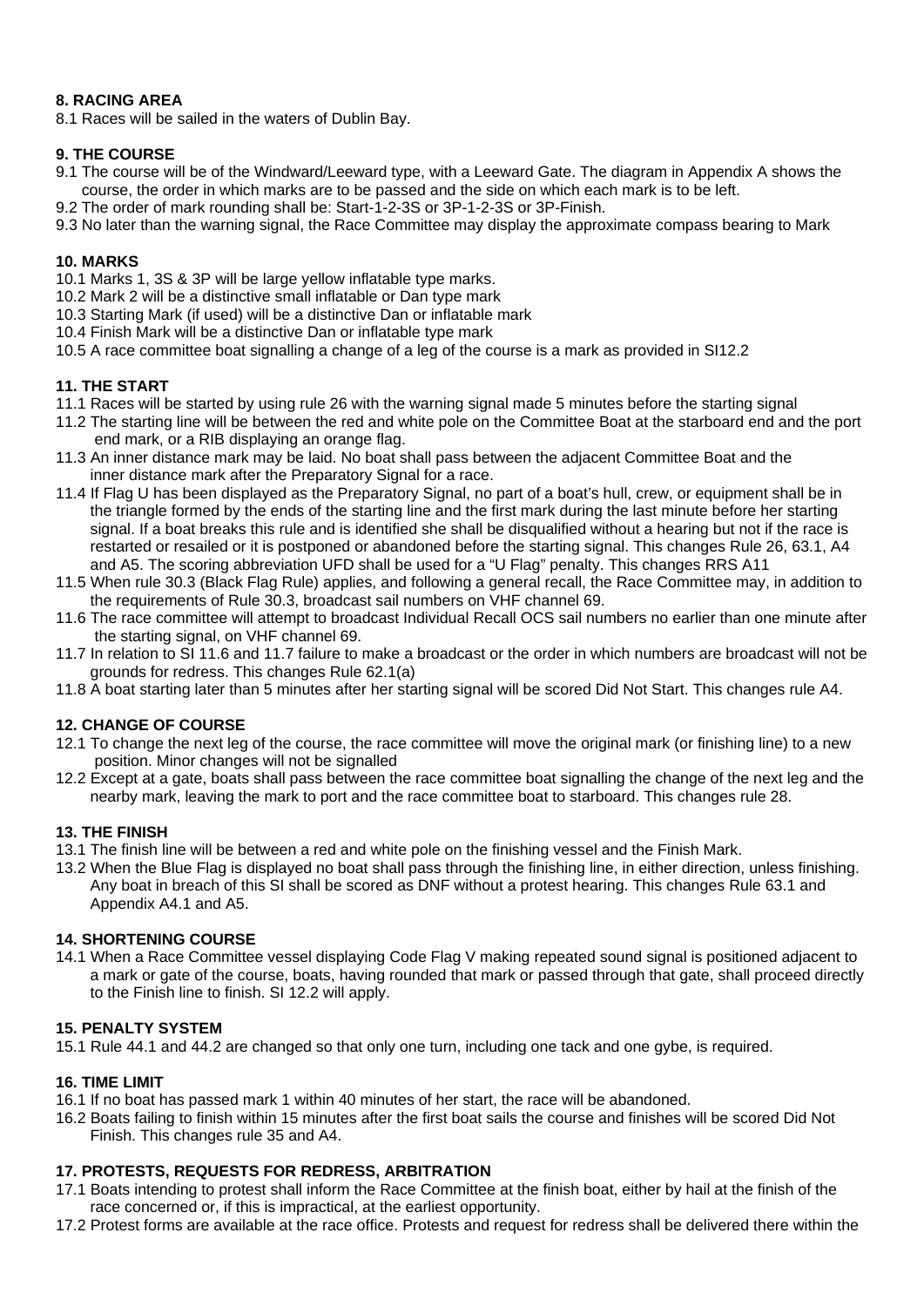protest time limit.

- 17.3 The protest time limit is 60 minutes after the last boat has finished the last race of the day.
- 17.4 Notices will be posted on the official notice board within 15 minutes of the protest time limit to inform competitors of hearings in which they are parties or named as witnesses. Hearings will be held in the protest room, the location of which will be posted on the official notice board.
- 17.5 Notices of protests by the Race Committee or Protest Committee will be posted to inform boats under rule 61.1(b)
- 17.6 Breaches of instructions 1.4, 11.1, 11.5, 19, 20, 21, and 26 will not be grounds for a protest by a boat. This changes rule 60.1(a). Penalties for these breaches may be less than disqualification.
- 17.7 On the last day of the regatta a request for reopening a hearing shall be delivered:
	- (a) Within the protest time limit if the party requesting reopening was informed of the decision on the previous day;
	- (b) no later than 30 minutes after the party requesting reopening was informed of the decision on that day. This changes Rule 66

#### **18. SCORING**

- 18.1 The Low Points Series of rule Appendix A, will be used.
- 18.2 Three races are required to be completed to constitute a series.
- 18.3 One discard will be allowed if 4 or more races are completed.

#### **19. SAFETY REGULATIONS**

- 19.1 All competitors will wear adequate personal flotation devices at all times when afloat, except briefly while changing or adjusting clothing or personal equipment. Dry suits and wet suits are not adequate personal flotation devices.
- 19.2 A boat that retires from a race shall notify the Race Committee as soon as possible.
- 19.3 Boats shall keep clear of commercial shipping at all times. NOTE HSS Sailings Arrival 12.30 Depart 13.30

#### **20. REPLACEMENT OF CREW OR EQUIPMENT**

- 20.1 Substitution of competitors (helm or crew) will not be allowed, except in a medical emergency, without prior written approval of the Race Committee. Any permitted substitutes must have their weights recorded and boats must continue to comply with the requirements of Notice of Race, paragraph 3.2.
- 20.2 Substitution of damaged or lost equipment will not be allowed unless approved by the Race Committee. Requests for substitution shall be made to the committee at the first reasonable opportunity.

#### **21. EQUIPMENT AND MEASUREMENT CHECKS**

- 21.1 A boat, crew, equipment and safety equipment may be inspected at any time for compliance with the class rules and sailing instructions. Random weighing of crew may take place each morning of the competition.
- 21.2 Competitors may be asked to conduct safety/measurement checks on a random boat assigned at registration

# **22. OFFICIAL BOATS**

22.1 Jury RIBs, if present, will be identified by yellow flag.

#### **23. COACH/SPECTATOR BOATS**

23.1 Coach boats shall register with the race office and display such marking as may be required by the Race Committee.

#### **24. HAUL OUT RESTRICTIONS**

- 24.1 Boats shall not be removed from the water between the preparatory signal of the first race and the end of the regatta. In an emergency, and only following a written request, the protest committee may waive this SI.
- 24.2 In the event of foul weather, the organising committee may direct that all boats be moved to another berth.

#### **25. DIVING EQUIPMENT AND PLASTIC POOLS**

25.1 Underwater breathing apparatus and plastic pool or their equivalent shall not be used between the preparatory signal of the first race and the end of the regatta.

#### **26. RADIO COMMUNICATION**

26.1 A boat while racing shall neither make radio transmissions nor receive communications not available to all boats. This restriction also applies to mobile telephones, which shall be switched off while racing.

#### **27. INSURANCE**

 Each participating boat shall be insured with valid third-party liability insurance with a minimum cover of €3,000,000 per event or the equivalent.

#### **28. PRIZES**

- 28.1 Prize giving will take place as soon as possible following the conclusion of racing.
- 28.2 Prizes will be awarded to first 3 boats and crew in the Gold Fleet and first boat and crew in the silver fleet.